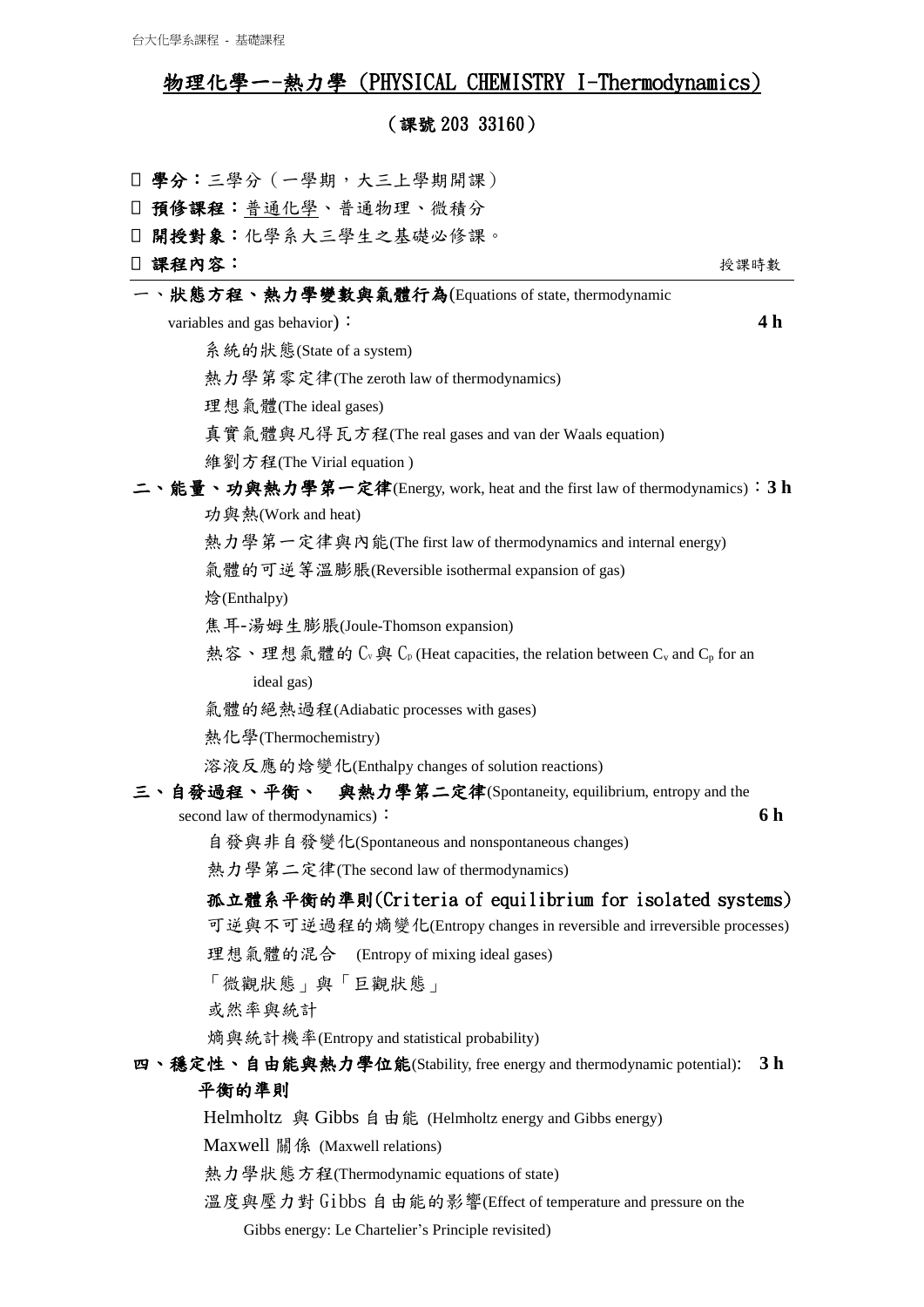逸散壓(Fugacity)

- 五、相平衡(Phase equilibrium): **4 h**
	- 相平衡的準則(Criteria of phase equilibrium)
	- 單組成體系的相平衡(Phase diagram of one-component systems)
	- Clausius-Clapeyron 方程(Clausius-Clapeyron equation)

相圖(Phase diagram)

- 六、溶液與雙組成體系的相平衡 (Solutions and two-component phase equilibrium): **6 h**
	- 兩元混和液體的氣液平衡(Vapor-liquid equilibria of binary liquid mixtures)
		- 理想混和液體的沸點(Boiling point diagrams for ideal liquid mixtures)

分餾(Fractional distillation)

- 化學位能(Chemical potential)
- Gibbs-Duhem 方程(Gibbs-Duhem equation)
- 活性(Activities)
- 理想混和液體的熱力學性質(Thermodynamic properties of ideal liquid mixtures)
- 依數性質:Henry定律、Raoult定律、滲透壓、凝固點下降與沸點上升(Colligative
	- properties: Henry's law, Raoult's law, Osmotic pressure, freezing point depression and boiling point elevation)
	- 包含固相與液相的雙組成系統(Two-component systems consisting of solid and liquid phases)

相圖(Phase diagrams)

Debye-Huckel 理論(Debye-Huckel theory)

- 七、化學平衡(Chemical equilibrium): **3 h**
- 

一般性的平衡表示(General equilibrium expression)

氣體反應的平衡常數(Equilibrium constant expressions for gas reactions)

溫度對化學反應的影響(Effect of temperature on the equilibrium constant : Le Chartelier's

Principle revisited in quantitative form)

分均項化學反應(Heterogeneous chemical reactions)

電化學平衡(Electrochemical equilibrium)

## 八、統計熱力學(Statistical Thermodynamics) 6 h

Molecular Partition function

Cannonical Ensemble

Translational partition function

Rotational Partition function

Vibrational partition function

Third law and Absolute entropy

Heat capacity and entropy

Chemical Equilibrium in ideal gas reaction

## 九、表面與介面的熱力學(Thermodynamics of surfaces and interfaces): **4 h**

表面張力(Surface tension) Laplace 方程(Laplace equation) 小液滴與泡泡(Small drops and bubbles) 凝聚現象(Nucleation) 濕潤與毛細現象(Wetting and capillarity)